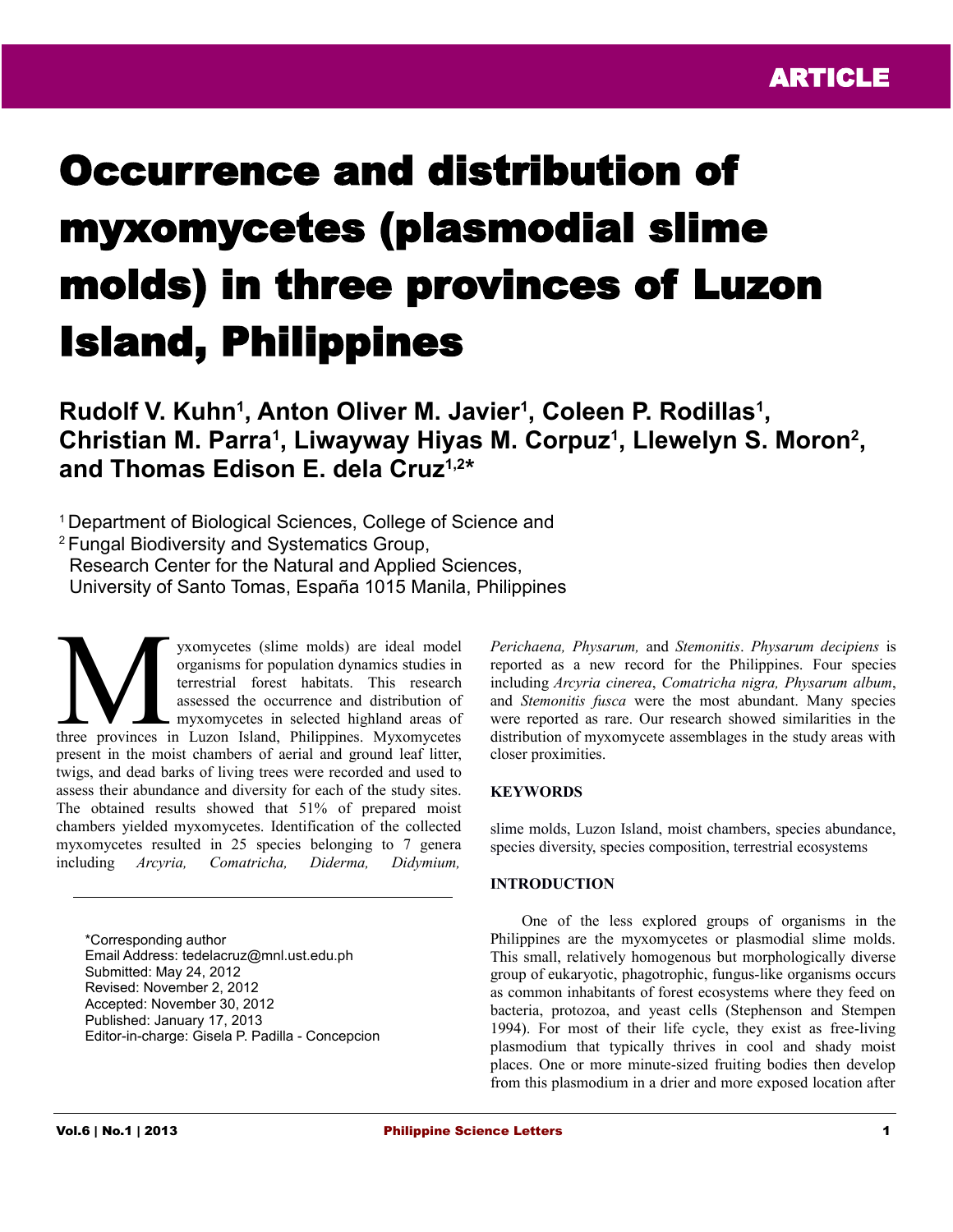a period of feeding and growth. These fruiting bodies exhibit elaborate and intricate structures, each containing numerous spores which can be dispersed by wind and will eventually germinate and develop into a plasmodium under suitable conditions (Stephenson and Stempen 1994). This remarkable transformation from an animal-like to a fungus-like form makes myxomycetes ideal model systems for cellular development in lower life forms.

Studies on myxomycete assemblages have been done in tropical and temperate regions. Areas in the tropics studied for their myxomycetes included the Maquipucuna Cloud Forest Reserve in Ecuador (Schnittler et al. 2002), the Cocos Island in Costa Rica (Rojas and Stephenson 2008), and in Chile (Lado et al. 2007). Myxomycetes were also studied in temperate zones, e.g. in Southwestern Virginia (Stephenson 1989) and in

Everglades National Park, Florida (Keller 1973) both in the United States, and in the Lower Volga River Basin in Russia (Novozhilov et al. 2006). However, many areas remain understudied or unexplored, particularly in Asia. In Southeast Asia, myxomycetes were recorded from Thailand and Burma or Myanmar (Reynolds and Alexopoulos 1971; Tran et al. 2006, 2008), and in Singapore (Rosing 2009). In the Philippines, myxomycetes were first reported from collections in Mindanao (Davao, Cotabato and Zamboanga) by E. B. Copeland, and in Luzon by A. D. E. Elmer (Benguet) and E.D. Merrill (Bataan, Manila, Cavite and Laguna) (Reynolds 1981). Their collections could only be found in the British Museum in London. Uyenco (1973) also reported 18 species belonging to 10 genera while Dogma (1975) listed 46 species of myxomycetes from 20 genera. To date, the most extensive species list of Philippine myxomycetes was that of Reynolds (1981). The annotated list of 107 species was based on published and unpublished records and included species of *Arcyria* (8), *Badhamia* (1), *Ceratiomyxa* (1), *Clastoderma* (1), *Comatricha* (5), *Craterium* (3), *Cribaria* (5), *Diachea* (4), *Dictydium* (1),

*Diderma* (4), *Didymium* (10), *Echinostelium* (1), *Fuligo* (1), *Hemitrichia* (4), *Lamproderma* (3), *Licea* (1), *Lycogala* (2), *Metatrichia* (1), *Perichaena* (5), *Physarella* (1), *Physarum* (26), *Stemonitis* (6), *Trichia* (5), and *Tubifera* (3). Recently, Dagamac et al. (2011) and Macabago et al. (2012) reported eleven new records for the Philippines from Mt. Arayat National Park, Pampanga and Lubang Island, Occidental Mindoro, respectively. Dagamac et al. (2010) also included five new records of corticolous myxomycetes associated with *Samanea saman* (Jacq.) Merr. in the Philippines. Moreno et al. (2009) reported one new species from a specimen collected in Anda Island, Pangasinan. These publications bring the total number of myxomycetes in the Philippines to 124. Still, the recorded number is considered small, indicating that many more species of myxomycetes remain undiscovered in the Philippines and a vast tract of the country's tropical habitats remained un- or



**Figure 1**. Percent yield of myxomycetes from different study sites (A) and different substrates (A) in three provinces in Luzon Island, Philippines.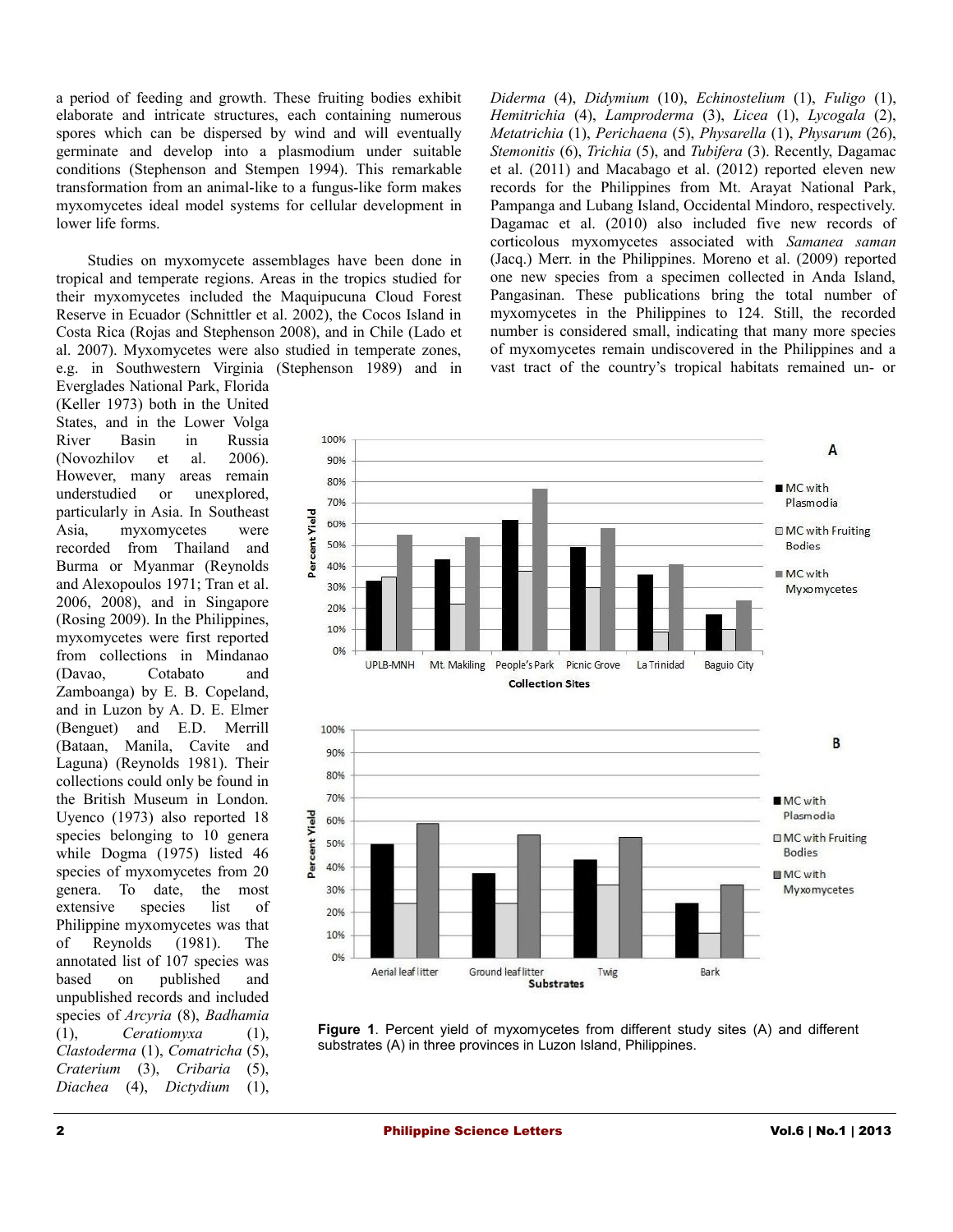under-explored. In this study, six study sites from 3 provinces (Cavite, Laguna, and Benguet) in Luzon Island were assessed for the occurrence and distribution of slime molds. These highland areas often have cool and moist conditions ideal for growth of myxomycetes. This research constitutes part of the more comprehensive study aimed in documenting the myxomycete assemblages in the Philippines.

## **MATERIALS AND METHODS**

### **Sample Collection and Moist Chamber Preparation.**

Aerial and ground leaf litter, dead twigs, and dead barks from living trees were randomly collected within six collection sites from three provinces with different elevations ranging from 600 – 1,500 meters above sea level (masl) during the months of April to May (Table 1) and air-dried prior to the preparation of moist chambers (MC). At least 5 samples for each substrate per site were collected. Moist chambers were set up following the protocol of Stephenson and Stempen (1994). The moist chambers were then placed inside wooden cabinets, not directly exposed to sunlight, incubated at room temperature for up to 8 weeks, and observed at least twice a week for the presence of plasmodia and/or fruiting bodies. The number of moist chambers with plasmodia and/or fruiting bodies was noted and recorded. Fruiting bodies with their respective substrate were then glued on herbarium boxes. All vouchers of collected specimens were deposited at the Pure and Applied Microbiology Laboratory, Research Center for the Natural and Applied Sciences, University of Santo Tomas.

# **Characterization and Identification of Plasmodial Myxomycetes**.

Species identification of the collected myxomycetes was based on the morphologies of fruiting bodies, i.e. type, size,

shape, appearance, and color, and spores, e.g. spore size, shape, texture, and color, presence and appearance of internal structures such as capillitium, and the presence or absence of lime  $(CaCO<sub>3</sub>)$ . The fruiting body and spore morphology descriptions were then compared with published literatures (Stephenson and Stempen 1994; Keller and Braun 1999), web-based identification keys [\(http://slimemold.uark.edu/\)](http://slimemold.uark.edu/), and an electronic, computer-based identification key, *SynKey* (Mitchell 2008). Current and valid names follow the on-line nomenclatural information system: [\(http://nomen.eumycetozoa.com/\)](http://nomen.eumycetozoa.com/). Representative specimens were sent to Prof. Dr. Steven L. Stephenson, University of Arkansas, USA for the confirmation of their identities.

# **Ecological Analysis**.

Productivity of the moist chambers per site and substrate was initially obtained by dividing the number of MC with plasmodia/fruiting bodies by the total number of MC prepared multiplied by 100. Abundance Indices (AI) were also assigned to all of the species represented among the collections from each of the given sites. A moist chamber with a myxomycete species is considered here as one collection. To determine the abundance of each species, the percentage of a particular species among the total number of collections was initially determined per study site. Then, a "breaking point" was assigned based on these percentage values as described in Dagamac et al. (2012). Abundance for each species per site was then noted or categorized as follows: abundant (A) if their relative abundance is  $\geq$ 10% of the total collections; common (C) if RA is  $\geq$ 5% but  $\leq 10\%$ ; occasionally occurring (O) if RA is  $\geq 3$  but  $\leq 5$ ; and rare (R) if RA is  $\leq 3\%$ .

The myxomycete communities associated with the different collection sites were also compared using the coefficient of community (CC) and the percentage similarity (PS) indices as

| Province | <b>Collection Sites</b>          | <b>Habitat Description</b>        | <b>Elevation</b> | <b>Monthly Rainfall</b> |  |
|----------|----------------------------------|-----------------------------------|------------------|-------------------------|--|
|          |                                  |                                   | (in masl)        | (in m <sub>m</sub> )    |  |
| Cavite   | Picnic Grove, Tagaytay City      | eco-park dominated by             |                  |                         |  |
|          |                                  | dipterocarp trees                 | $640$ masl       | 6.7 mm (February) to    |  |
|          | People's Park, Tagaytay City     | eco-park with small trees and     |                  | 481.9 mm (August)       |  |
|          |                                  | grasslands                        |                  |                         |  |
| Laguna   | UPLB Museum of Natural History,  | mahogany tree-dominated park      |                  |                         |  |
|          | Los Baños                        | area                              | $1.090$ masl     | 26.3 mm (February) to   |  |
|          | Mt. Makiling Botanic Garden, Los | along walk trail to Raptor's Area |                  | 321.4 mm (October)      |  |
|          | <b>Baños</b>                     | dominated by dipterocarp trees    |                  |                         |  |
| Benguet  | Teacher's Camp, Baguio City      | pine forests inside camp          |                  |                         |  |
|          |                                  |                                   | 1,500 masl       | 11.7 mm (February) to   |  |
|          | Benguet State University Campus, | inside the campus                 |                  | 911.8 mm (August)       |  |
|          | La Trinidad                      |                                   |                  |                         |  |

**Table 1**. Description of the study sites.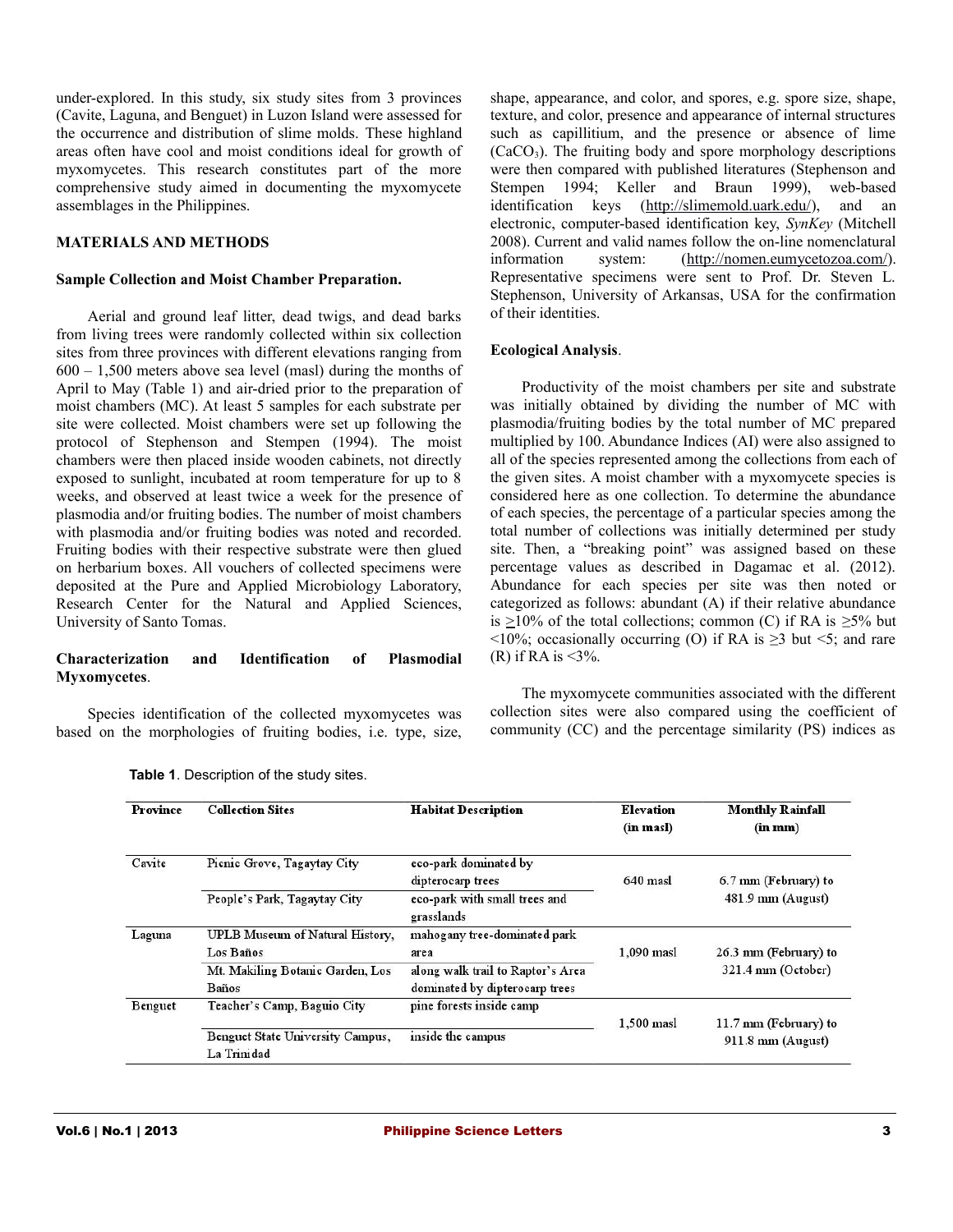previously described by Stephenson (1989). For the CC index, the equation was based solely on the presence or absence of species and is as follows:

$$
CC = \frac{2c}{a + b} \tag{1}
$$

where  $a =$  total number of species in the first community being considered, b = total number of species in the second community, and  $c =$  number of species common to both communities. To interpret results, CC values close to 1.0 indicate both communities have the same species of myxomycetes. For the PS index, in which relative abundance of species and not only their presence is considered, the following equation was used:

$$
PS = \sum \min (a, b, \dots x)
$$
 (2)

where  $min =$  the lesser of the two percentage compositions of species a, b, …x in the two communities. The values for PS range from 0 for communities without common species to 1.0 for communities with similar species present both in composition and in quantitative values.

#### **RESULTS AND DISCUSSION**

#### **Productivity of the Moist Chambers**

Generally, little is known for myxomycete assemblages associated with tropical forests in the Southeast Asian region. A few published studies reported 124 species for the Philippines (Reynolds 1981; Moreno et al. 2009; Dagamac et al. 2010, 2011; Macabago et al. 2012). In the present study, assemblages of myxomycetes were assessed in six highland areas in Luzon Island using the moist chamber culture technique. Moist chambers were effective in reflecting myxomycete assemblage occurring in a region and were considered as an essential technique in surveying whole myxomycete diversity in tropical forests (Schnittler et al. 2002). The artificially maintained humidity in moist chambers and the moisture content of the substrates contribute to the formation of myxomycetes (Ing 1994; Wrigley-de Basanta et al. 2008). Of the 420 moist chambers prepared in the study, 51% yielded myxomycetes either as plasmodium and/or fruiting bodies (data not shown). Plasmodia (40%) were observed more than the fruiting bodies (23%). Many of these plasmodia did not eventually develop into fruiting bodies, and hence the lower number of moist chambers with fruiting bodies. However, their presence still indicates the existence of myxomycetes. A similar productivity was also observed from moist chambers of substrates collected in La Mesa Ecopark in the Philippines (Macabago et al. 2010) and in agricultural and forest sites in Thailand (Tran et al. 2008).

Among the different collection sites, People's Park in Tagaytay City (Cavite) yielded the most number of myxomycetes (77%) and also had the highest number of MC with plasmodia (62%) and fruiting bodies (38%) (Fig. 1A). Substrates collected from Baguio City (Benguet) gave the least number of myxomycetes (24%). The number of MC with plasmodia was also lowest in Baguio City (17%), while fruiting bodies were least counted from samples collected in La Trinidad (9%). In our study, higher percent yield was generally observed at 650 masl elevation (Cavite) than at 1,500 masl elevation (Benguet). These results was supported by previous studies of Rojas and Stephenson (2008) and Stephenson et al. (2004) which reported decreasing myxomycete diversity with increasing elevations.

Among the four substrates collected, aerial leaf litter gave the highest myxomycete yield (59%) followed by ground leaf litter (54%), twigs (53%) and barks (32%) (Fig. 1B). Plasmodia were recorded highest on aerial leaf litter while fruiting bodies were found more on twigs. Macabago et al. (2010) also recorded higher percentage yield in aerial leaf litter compared to ground leaf litter. These results were similar with the studies of Novozhilov et al. (2000) where high productivity (35%) were recorded from leaf litter collected from different forest types in Puerto Rico. On the other hand, our results with the bark samples contradicted that of Stephenson (1989) where the percentage yield ranged from 70 to 90%, which is higher than other reports. The rough, thick, and furrowed barks may presumably be better spore traps for myxomycetes, and thus, yield better results (Stephenson 1989). Our collected bark samples may have trapped only few spores of myxomycetes, and thus, resulted in lower percentage yield.

# **Species Abundance and Distribution of Myxomycetes in Three Provinces of Luzon Island**

Twenty five species of myxomycetes were identified in this study as belonging to the genera *Arcyria* (4 species), *Didymium* (6 species), *Perichaena* (2 species), *Physarum* (11 species), and one species each for *Comatricha*, *Diderma*, and *Stemonitis* (Table 2). In the Philippines, a total of 43 *Physarum* species were so far recorded (Reynolds 1981; Macabago et al. 2010; Dagamac et al. 2011). All but one, *i.e. Physarum decipiens* reported in this study is known to the Philippines. The identified species of *Comatricha, Diderma, Didymium, Perichaena,* and *Stemonitis* in this study were also reported in other sites from the Philippines such as Mt. Arayat (Dagamac et al. 2011), Lubang Island (Macabago et al. 2012), and La Mesa Ecopark in Quezon City (Macabago et al. 2010). Most of the myxomycetes recorded here were also previously reported in the country (Reynolds 1981). However, this is the first report that documented the presence of *P. decipiens*, bringing the total number of myxomycetes in the Philippines to 125.

With regards to the species abundance, *Arcyria cinerea, Comatricha nigra, Physarum album,* and *Stemonitis fusca* were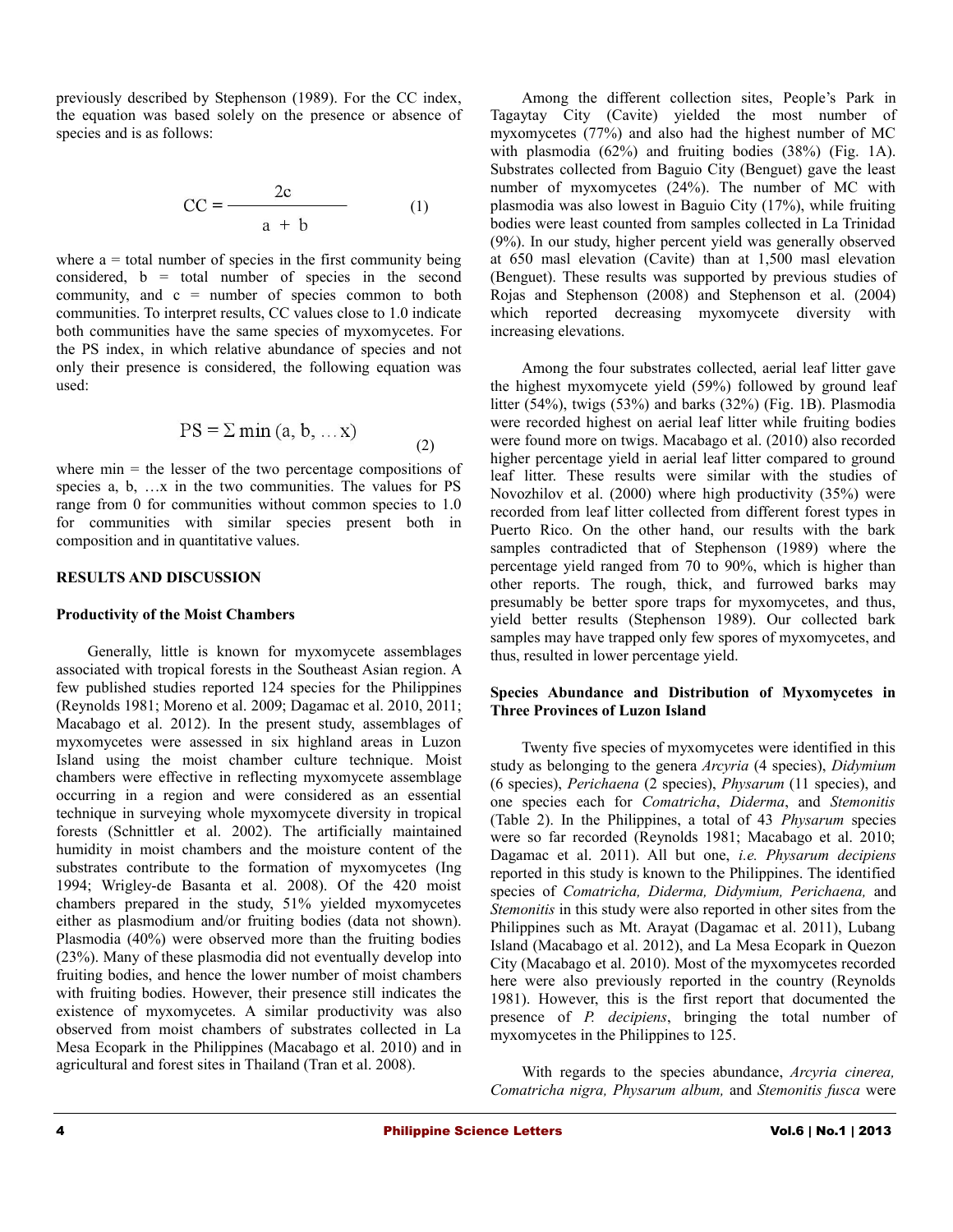**Table 2**. Occurrence of myxomycetes in the different highland areas of Luzon Island, Philippines.

| Selected Luzon Highlands               | Cavite        |              | Laguna                |                | Benguet                 |      |
|----------------------------------------|---------------|--------------|-----------------------|----------------|-------------------------|------|
|                                        |               |              | UPLB-<br>Mt. Makiling |                | La<br>Baguio            |      |
| Taxa                                   | People's Park | Picnic Grove | MNH                   | Botanic Garden | Trinidad                | City |
| Arcyria cinerea (Bull.) Pers.          | Α             | Α            | А                     | Α              | Α                       | Α    |
| Arcyria demidata (L.) Wettst.          | O             |              |                       |                |                         |      |
| Arcyria pomiformis (Leers) Rost., Mon. |               | $\mathbb R$  | $\mathbb R$           |                |                         |      |
| Arcyria sp. 1                          |               | О            | О                     | R              |                         |      |
| Comatricha nigra (Pers.) J. Schröt.    | R             | C            |                       |                | C.                      | A    |
| Diderma effusum (Schwein) Morgan       |               |              |                       | $\mathbb R$    |                         |      |
| Didymium iridis (Ditmar) Fr.           |               | $\mathbb R$  |                       | C              |                         | C    |
| Didymium minus (Lister) Morgan         |               |              | $\mathbb R$           |                |                         |      |
| Didymium nigripes (Link) Fr.           | O             | O            |                       |                |                         |      |
| Didymium squamulosum (Alb. &           |               |              |                       |                |                         |      |
| Schwein) Rabenh.                       |               | $\mathbb R$  |                       |                |                         |      |
| Didymium sp. 1                         | $\circ$       |              | R                     |                |                         |      |
| Perichaena chrysosperma (Curr.) Lister |               |              | C                     | $\mathbb R$    | $\mathbf C$             |      |
| Perichaena depressa Lib.               |               |              | $\mathbb R$           |                |                         |      |
| Physarum album (Bull.) Chevall.        |               |              |                       | R              | Α                       |      |
| Physarum bivalve Pers.                 | $\mathbb{R}$  |              |                       | R              |                         |      |
| Physarum cinereum (Batsch) Pers.       |               |              | $\,$ R                |                |                         |      |
| Physarum compressum Alb. &             |               |              |                       |                |                         |      |
| Schwein                                | O             | O            |                       |                |                         |      |
| Physarum decipiens Curtis              |               | $\,$ R       |                       |                |                         |      |
| Physarum flavicomum (Berk.)            |               |              |                       | R              |                         |      |
| Physarum magnum                        |               | $\mathbb R$  |                       |                |                         |      |
| Physarum sp. 1                         | R             | $\mathbb R$  |                       | $\mathbb R$    |                         |      |
| Physarum sp. 2                         |               | $\mathbb R$  |                       |                |                         |      |
| Physarum sp. 6                         |               |              |                       | $\,$ R         |                         |      |
| Physarum sp. 7                         |               |              | $\mathbb R$           |                |                         |      |
| Stemonitis fusca Roth.                 | O             | R            | C                     | R              |                         | Α    |
| Unidentified Myxo 1                    |               |              |                       |                | С                       |      |
|                                        |               |              |                       |                | С                       |      |
| Unidentified Myxo 2                    |               |              |                       |                |                         |      |
| Unidentified Myxo 3                    | R.            |              |                       |                |                         |      |
| Unidentified Myxo 10                   |               | $\,$ R       |                       |                |                         |      |
| <b>No. of Species</b>                  | 9             | 13           | 10                    | 11             | $\overline{\mathbf{4}}$ | 4    |
| No. of Genera                          | 5             | 5            | 5                     | 6              | $\overline{\mathbf{4}}$ | 4    |

<sup>a</sup> Abundance Indices (% occurrence in all collected specimens per site):

 $A =$ abundant (>10)

 $C = \text{common}(5-10)$ 

 $O =$  occasional  $(3-5)$  $R = \text{rare} (\leq 3)$ 

found to be abundant among the six sites in this study (Table 2), with *A. cinerea* as the most abundant. Similar results were also obtained in other studies. Ndiritu et al. (2009) noted the abundance of *A. cinerea* together with other myxomycete species in Big Bend National Park, USA. In a study conducted by Tran et al. (2006) in tropical forests of northern Thailand, *A. cinerea* was also noted in all the study plots. Abundance of *A. cinerea* together with other species of myxomycetes belonging to the order Physarales was also reported in the Maquipucuna Cloud Forest Reserve in Ecuador (Stephenson et al. 2004).

Among the species reported in this study, six species, *i.e*. *Physarum compressum, Arcyria denudata, C. nigra, Didymium iridis, Didymium nigripes,* and *Perichaena chrysosperma,* were common or occasionally occurring (Table 2). The remaining identified species were considered rare. Some of the rare species collected from the sampling sites were reported as abundant or common in temperate regions of the world. *Perichaena depressa*, *Physarum cinereum,* and *Diderma effusum* were known to occur abundantly in five study sites in Northern Virginia (Ndiritu et al. 2009; Stephenson 1989). These results show the differences in species composition and abundance between the two distinct eco-regions: the temperate and the tropical regions. Stephenson et al. (2008) noted that there are many limiting factors that may affect myxomycete diversity. These included temperature and moisture (Alexopolous 1963) and pH (Keller et al. 2008). Schnittler and Stephenson et al. (2000) reported that litter and bark substrates with higher pH tended to be positively correlated with higher species diversity of myxomycetes. Thus, these factors might also contribute to the rarity of some myxomycete species collected in the different sites in Luzon Island, Philippines. Also, in constantly moist, higher elevation forests, myxomycetes may not complete their life cycle, as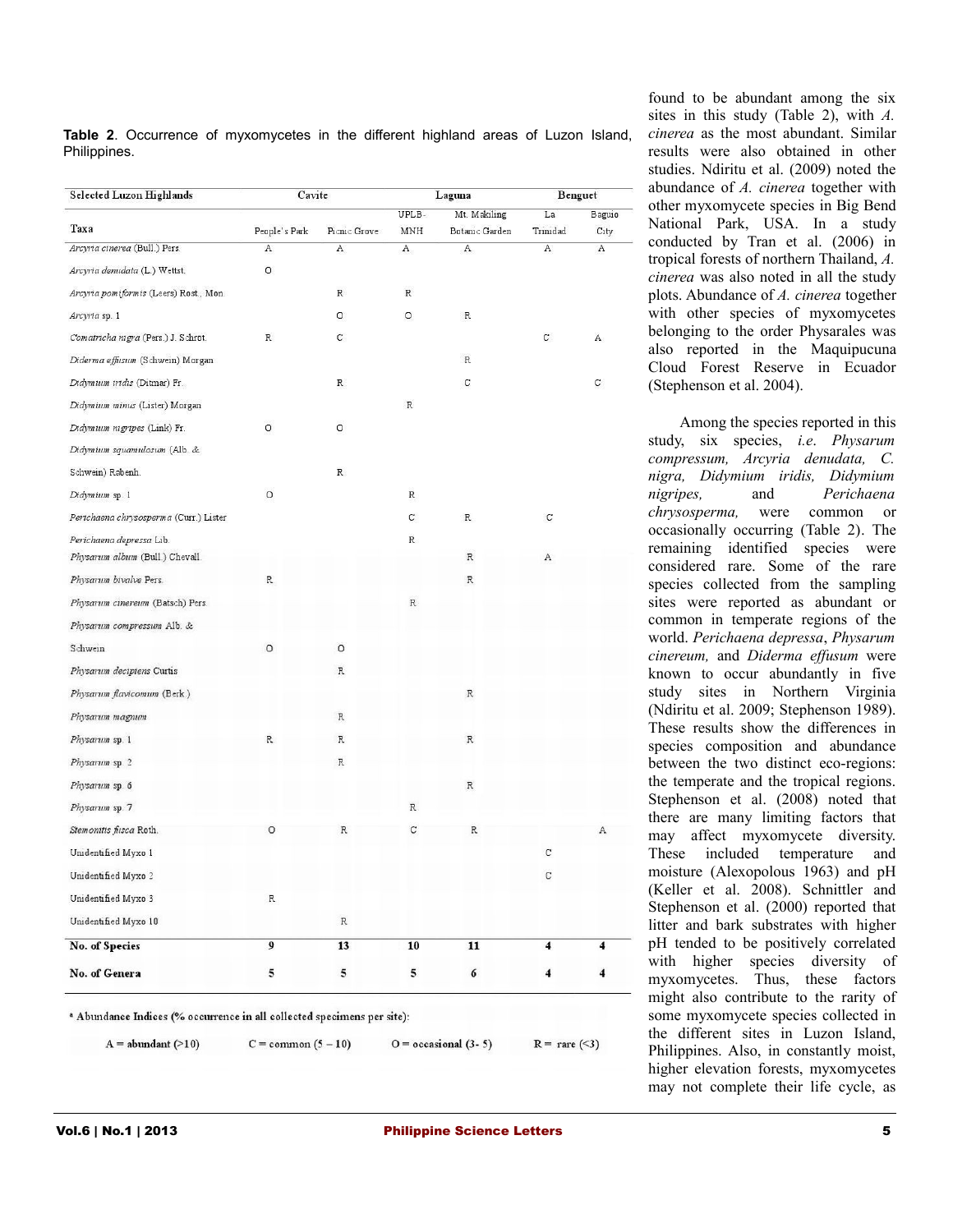sporulation is only induced when the substrates dry out (Schnittler and Stephenson, 2000). This may explain the lower yield recorded for Benguet province. At higher elevation, Benguet received higher amount of rainfall (Table 1).

## **Comparison of Myxomycete Assemblages in the Study Sites**

Community analysis was also conducted to assess the similarities or differences in myxomycete assemblages in relation to the sampling sites. The myxomycete communities in each collection site were then compared using the Sorensen's Coefficient of Community (CC) and the Percentage Similarity (PS) values (Table 3). These indices are commonly used in studying myxomycete diversity. The CC takes only into account the presence or absence of a myxomycete species in the communities being compared while PS considers both the presence and relative abundance. In this study, Picnic Grove and People's Park, both in Tagaytay City, Cavite province, have more species in common as shown by their higher CC value (0.54). Higher CC value (0.50) was also observed between Baguio City and La Trinidad in the Benguet Province (Table 3). It was not surprising to observe high similarities among the myxomycetes present between these sites as these sites are within closer proximity. The lowest CC value (0.24) was reported between La Trinidad in Benguet and Picnic Grove in Cavite.

When the relative abundance is considered in addition to the species composition, lower PS values were obtained between Picnic Grove and People's Park, and between Baguio City and La Trinidad (Table 3). This indicates that though species composition may be similar in the communities being compared, the relative abundance of these similar species in each of the community varies. Myxomycete distribution ranges can also be large and its occurrence and dispersal potential can be influenced by factors related to microclimate and vegetation (Stephenson et al. 2000). Some myxomycete species also demonstrate distribution patterns that are related to micro-environmental parameters such as moisture and pH (Novozhilov et al. 2005). This explains further the differences in species abundance noted in the present study. Further studies are still needed to assess the distribution patterns of myxomycetes, especially at high elevation forests in the tropics. These studies should also relate the assemblages of myxomycetes and their abundance with the different microhabitats in each of the forest types.

# **CONCLUSIONS**

A total of 25 species of myxomycetes were identified from three provinces in Luzon Island, Philippines from this study. Species identified belonged to the genera *Arcyria, Comatricha, Diderma, Didymium, Perichaena, Physarum*, and *Stemonitis.* Aerial leaf litter remained a very good substrate for myxomycetes as shown by the highest percent yield in this study. Many species of myxomycetes reported here were already known in the country, but some rare species were previously reported as abundant in temperate forests. Community analysis showed a high value between the two sites from Benguet Province and between the two sites in Cavite. This further indicated that areas of closer proximity have high similarities in species composition and abundance. This research study reports for the first time *Physarum decipiens* in the Philippines, bringing the total number of myxomycetes in the country to125.

## **CONFLICTS OF INTEREST**

None

## **CONTRIBUTIONS OF INDIVIDUAL AUTHORS**

Dr. Thomas Edison dela Cruz was involved in the planning

**Table 3.** Coefficient of community (upper right) and percentage similarity (lower left) values for myxomycetes from the highland areas in Luzon Island, Philippines.

| Picnic Grove | People's Park  | UPLB-MNH | Mt. Makiling | La Trinidad | <b>Baguio City</b> |  |
|--------------|----------------|----------|--------------|-------------|--------------------|--|
|              | Botanic Garden |          |              |             |                    |  |
| X            | 0.54           | 0.35     | 0.42         | 0.24        | 0.47               |  |
| 0.30         | $\mathbf X$    | 0.32     | 0.30         | 0.31        | 0.46               |  |
| 0.26         | 0.24           | X        | 0.38         | 0.29        | 0.29               |  |
| 0.23         | 0.24           | 0.28     | $\mathbf X$  | 0.40        | 0.40               |  |
| 0.15         | 0.20           | 0.20     | 0.19         | $\mathbf X$ | 0.50               |  |
| 0.20         | 0.27           | 0.19     | 0.21         | 0.20        | X                  |  |
|              |                |          |              |             |                    |  |